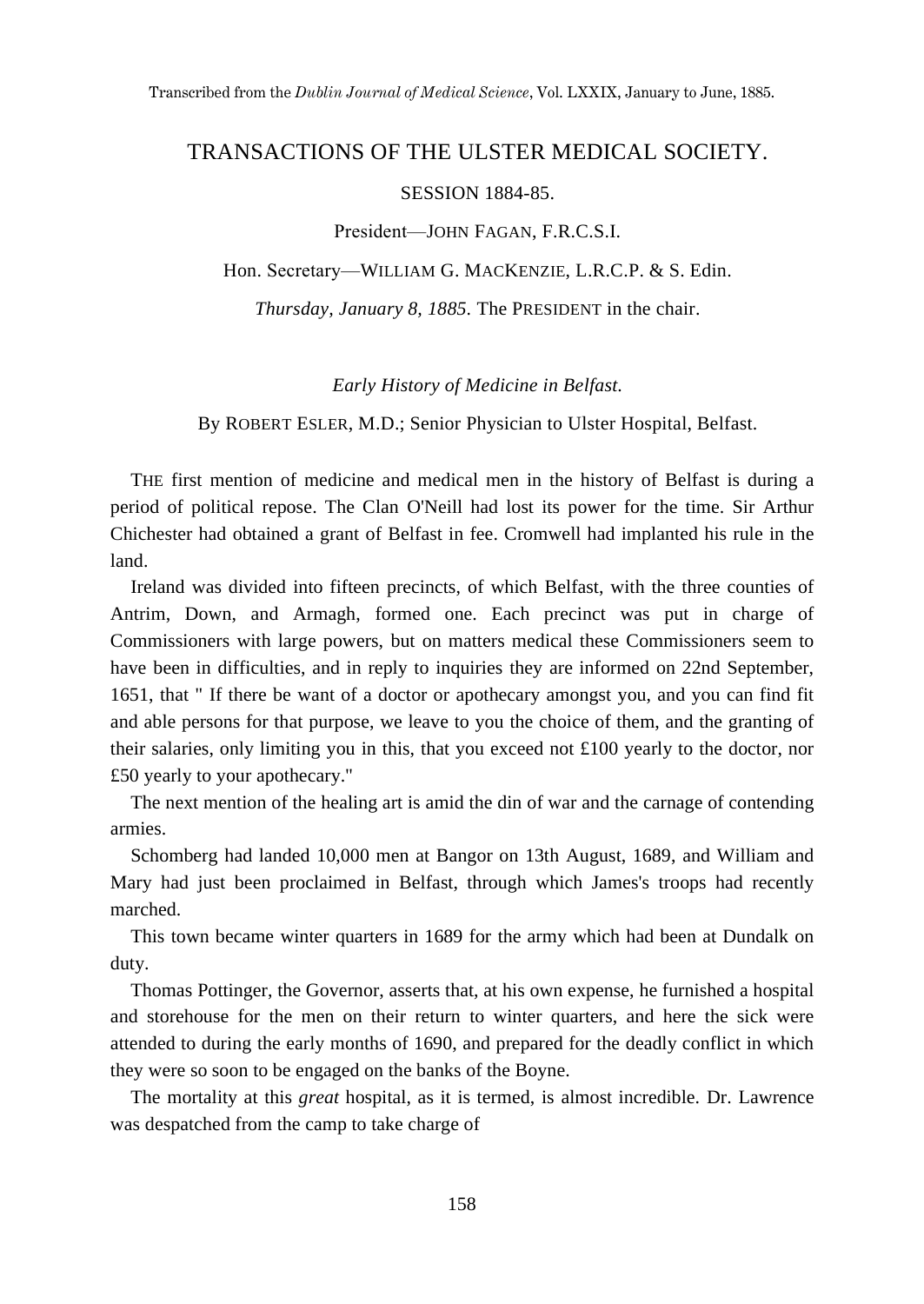the sick, of whom, from Nov. 1st, 1689, till May 1st, 1690, 3,762 men died. The townspeople seem also to have suffered greatly. Ten or a dozen funerals of the residents passed through the streets in little more than an hour ; yet at this time the town was only a cluster of thatched cabins.

The sanitary laws in force at this date are—

" No one to make dunghills to continue longer than three days in the open street before the door, or throw carrion, dying stuff, or any loathsome thing into the river, under a penalty of 5s."

" Complaints are made that great annoyance is caused by butchers suffering the blood and garbage of their slaughter-houses to lie in the street, and run in the kennels and ditches of the town, to the corruption of the river and annoyance of the neighbours, by reason of the evil and infectious smells; and it is ordered by the authorities that all blood and garbage be carried twenty yards beyond high-water mark, under a penalty of 20s."

Medical matters do not bulk largely in the records of the town at this period. Only after the establishment of the *News-Letter,* in 1737, can we trace medical history; and where matters medical *are* referred to, they are generally more amusing than instructive.

Medical men took good rank in the town about the end of the 17th century. In the funeral procession of the first Earl of Donegall, following the servants, mourning horse, and pennon, come the gentlemen, esquires, and then the " physicians," with knights, baronets, barons, viscounts, and earls next in order. The mantle, helm, and crest were borne by Mr. Tooley later in the procession, the same Mr. John Tooley being a '' Chirurgeon."

The leading medical practitioner of the 17th century was Dr. Hugh Kennedy, who had been physician to the Earl of Donegall, from whom he received a legacy.

Dr. John Peacock was another important medical man; and, although he delayed the execution of his will till death overtook him, he had told his friend that he thought he had £500, which he directed to be divided among his three children, and that his eldest son should be bred a physician.

Dr. Alexander was a practitioner of some reputation at the beginning of the 18th century. At his funeral no less than nineteen " *cloakes"* were hired, according to the prevailing custom at the time; the large number indicated the respect in which the deceased was held.

In 1726 Dr. James Macartney was chosen "sovereign" of Belfast.

Towards the end of the 18th century several of the medical men of the town take a most prominent place in matters both civil and medical.

Dr. Marriot, who was a poet, entered the literary arena on behalf of the people. A few lines will indicate the spirit in which he wrote:—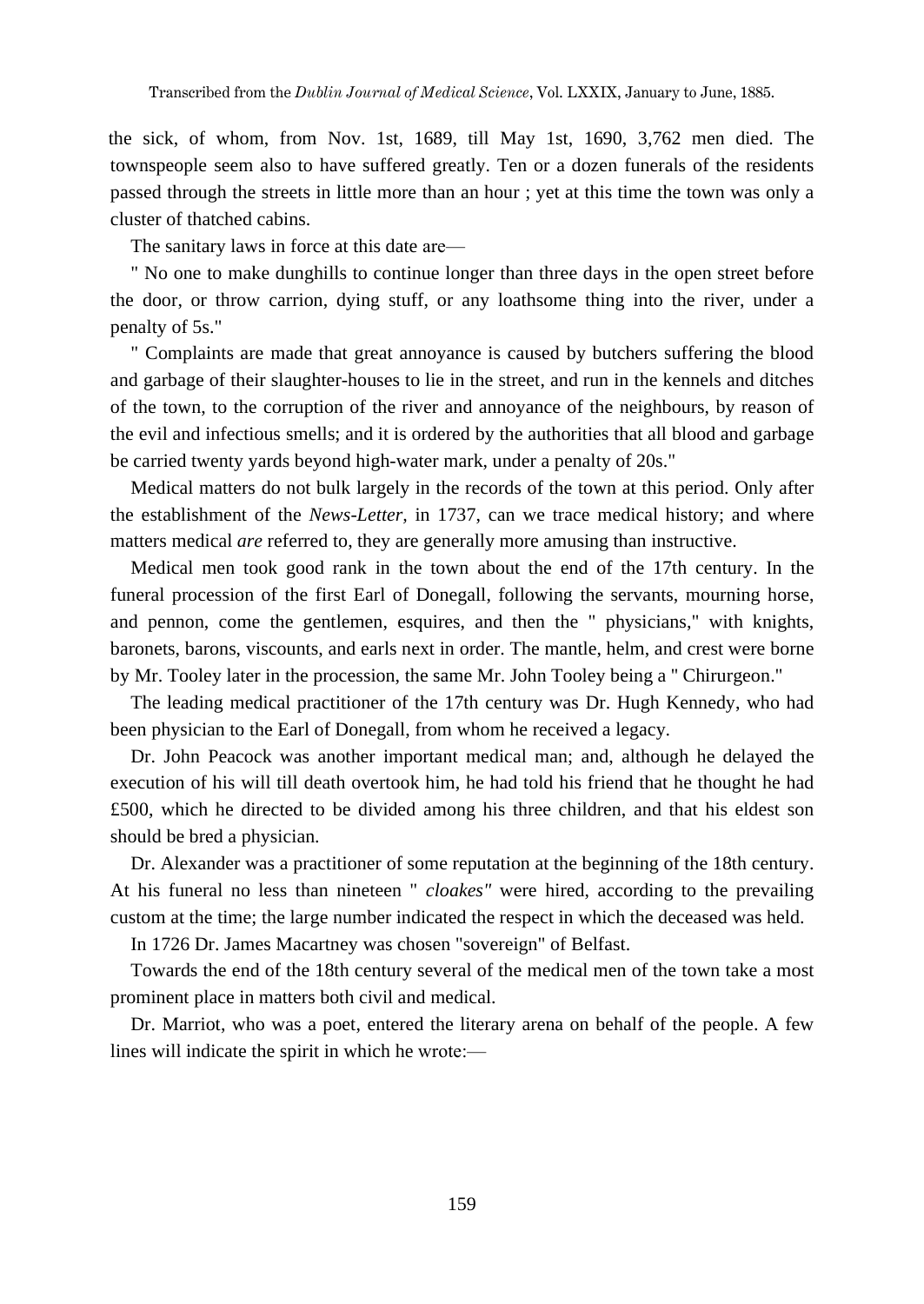" Of ancient tenants, the industrious race Strongly attached to their forefathers' place, Who, just to live and pay their Lord, make shift— Now the unfeeling heart can turn adrift. What are the crimes that to their charge you lay ? Fines you demand, and fines they cannot pay. To crown the whole—each must his farm resign Or tender down a most enormous fine ; Some of the tenants still remain that feel Their wrongs, and can resist with Hearts of Steel."

This was one of the " Hearts of Steel" ballads.

Of the political writers of that period Dr. William Drennan was the ablest and best known. He was born in 1754, and was the son of Rev. Thomas Drennan, Presbyterian Minister, of Rosemary-street. After finishing his medical education, Dr. Drennan settled first in Newry, but soon removed to Dublin, After a long residence in the metropolis he came to his native town in 1807, but seems to have given himself more to public matters than to the practice of his profession—perhaps he was one of those rare men who could make both pay. His ballads are published in a collected form. In 1794 he was tried for a seditious libel and acquitted. During his residence in Belfast, Dr. Drennan was closely connected with every movement of a patriotic, benevolent, or educational character. He died in 1820, much lamented by a large circle of friends. Prominent on his tomb stands the word " Patriot."

Dr. Haliday was also, like Dr. Drennan, son of a Presbyterian Minister, of Rosemary-street, and was one of the best known literary men, as well as the most eminent physician of his time. He wrote a tragedy and many poetical pieces. He was the intimate friend of Dr. Drennan, and associated with persons of the highest rank in the country. Lord Charlemont, the Revising-General, always stopped at Dr. Haliday's when in Belfast. He was a prominent political figure, and unquestionably the most important factor in connexion with the "Hearts of Steel" movement. His private benevolence, liberal-mindedness, and genial disposition were widely known.

Dr. Drennan wrote to a friend asking what spiritual consolation Haliday had at his death. The answer is—"Three nights before he died Bruce and I played cards with him, and the very night that was his last he played out the rubber. ' Now,' said he, ' the game is finished, and the last act near a close.' He was helped to bed, spoke comforting words to his wife—and the rest you know."

Part of his last Will and Testament is so curious that I am tempted to quote it:—" I leave my wife a legacy of £100 by way of atonement for the many unmerciful scolds I have thrown awny upon her at the whist table, and I further bequeath to my dear wife the sum of £500 in gratitude for her having never given me, on any other occasion from her early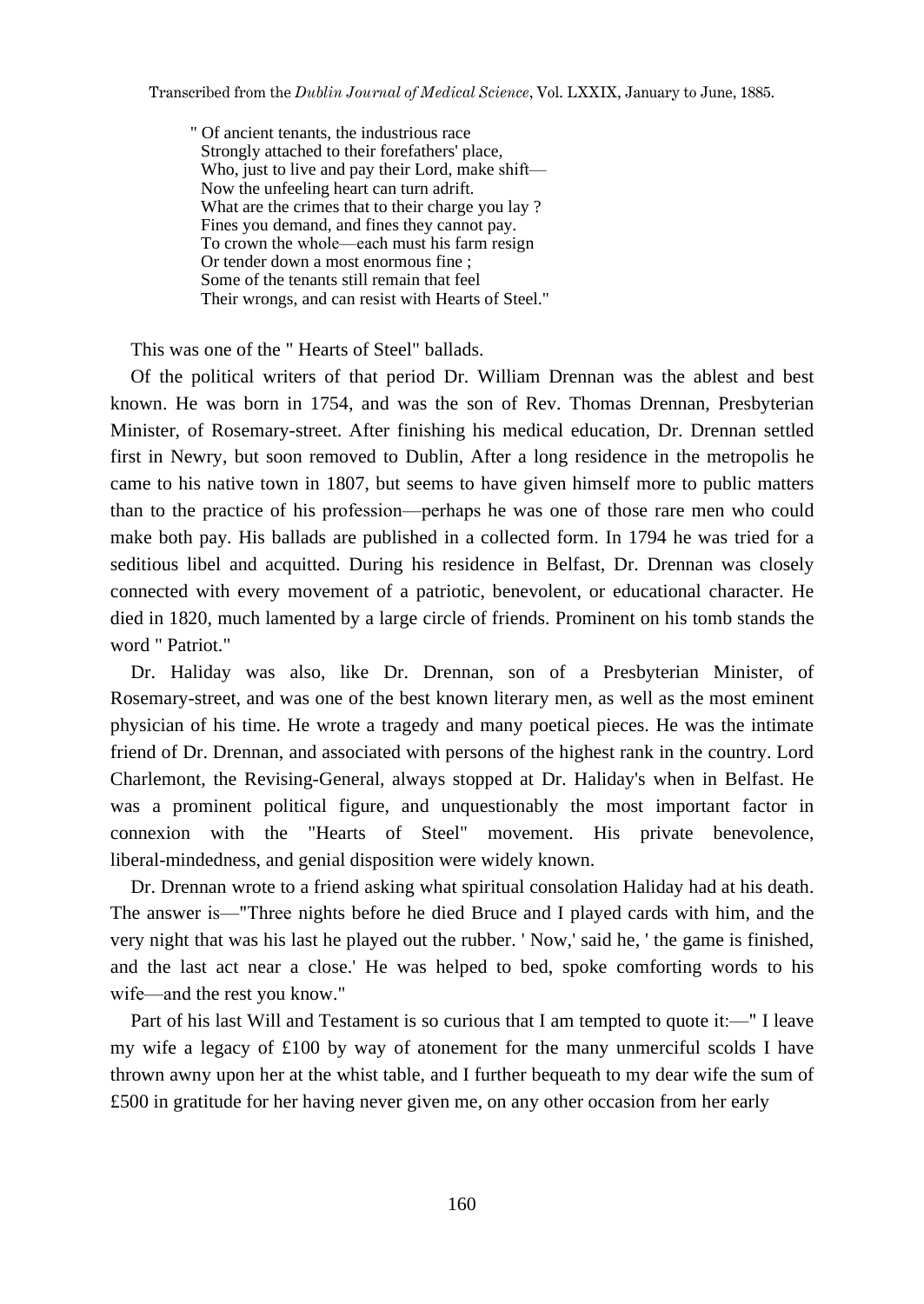youth till this hour, any just cause to rebuke or complain of her; and I further leave to my said dear wife a further sum of £100 as an acknowledgment of her goodness in devoting an hour or two every evening, which she could have so much better employed, to amuse me with a game at picket, when we happened to be alone, after my decaying eyesight would no longer enable me to read or write much by candlelight."

Dr. Haliday's principles were those of civil and religious liberty. He was a man admired, honoured, and beloved.

Dr. Joseph Black, of the Edinburgh University, an eminent chemist and philosopher of the last century, was son of Mr. John Black, merchant, Belfast.

The memoirs of three eminent physicians who began practice in the last century have been so well recorded by the late Dr. C. D. Purdon that I will largely use his words in referring to them.

Dr. James M'Donnell, a learned and deeply read physician, one of the M'Donnells of the Glens, was born in the year 1762, near Cushendall. He studied in Edinburgh, where he took his degree in 1784. He soon settled in Belfast, where he obtained a large practice. He cultivated a taste for literature and formed a valuable library. Many of his books were presents from grateful patients; amongst others the Marchioness of Londonderry presented him with a volume, on account of valuable advice in a recommendation to nurse her own children— thereby discouraging the pernicious custom of employing wet nurses.

He also formed a Museum of Natural History, and, in addition to giving much of his time to the poor, assisted Dr. Stephenson in forming a Fever Hospital and Dispensary.

He was the first to originate clinical instruction in the hospital in 1827. His appearance was well known to all, as he always dressed in drab-coloured knee breeches and white stockings.

When driving he might be seen sitting beside his servant, "Mike," reading a book through a magnifying glass. Mike was as well known as the doctor, and indeed always considered himself as the doctor's joint-partner; at any rate, he saved a matter of  $\pounds1,100$ while in the doctor's employment, with which he purchased a property in his native glens, where, in advanced life, he doctored his bucolic neighbours from old prescriptions of his master's which he had secured, and marked as *good* for certain complaints.

In 1828 Dr. M'Donnell was presented with a service of plate, value £700, by the nobility, ladies, and gentlemen of Belfast and its vicinity, as a tribute of their respect and esteem, and as an acknowledgment of his exertions on behalf of humanity, and his success in establishing the Fever Hospital and Dispensary. His son, Dr. John M'Donnell, of Dublin gives a most interesting record of his father. He says that his father used to visit his grandmother at Cushendall regularly once a fortnight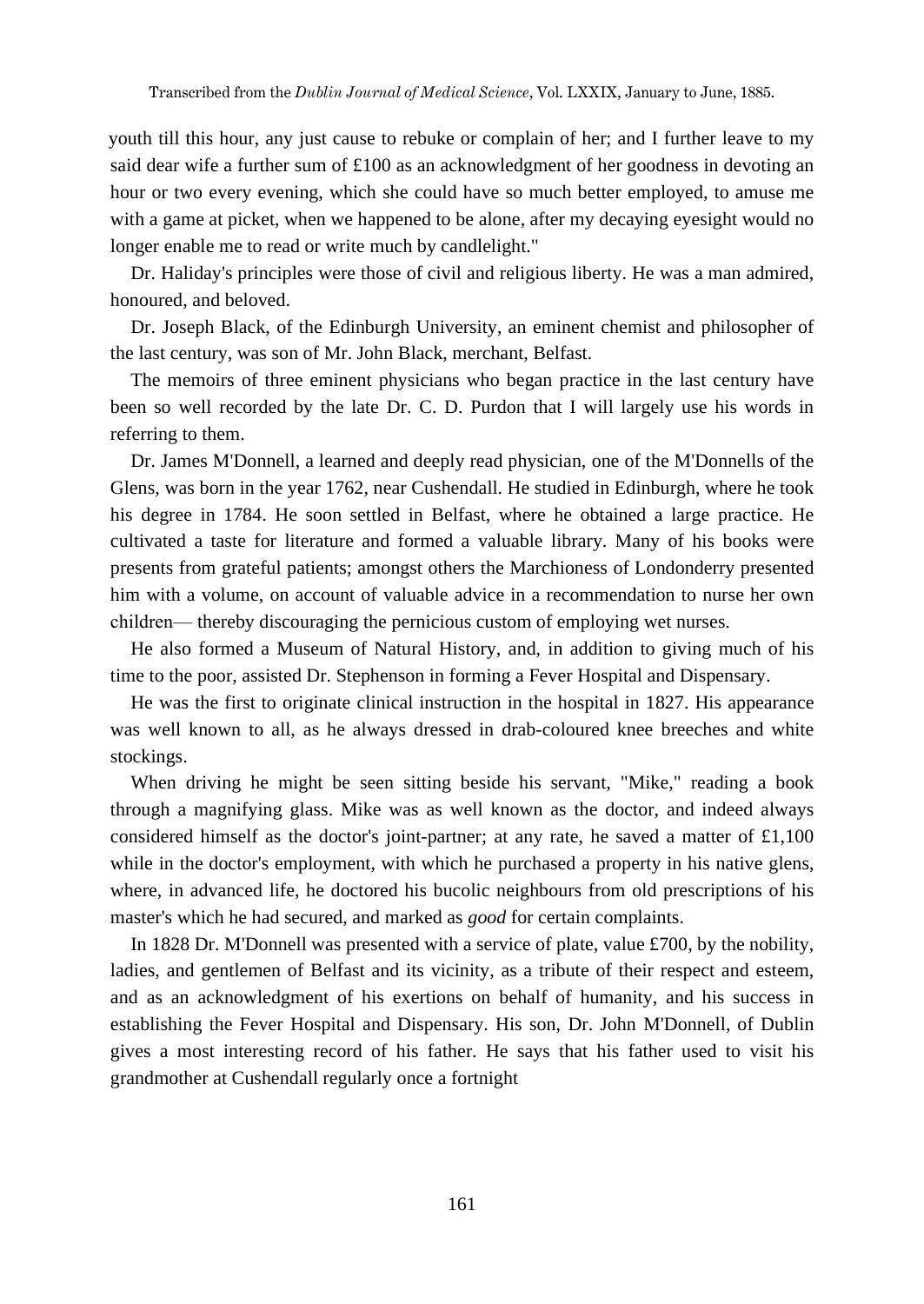He left home at midnight, found a fresh horse at Glenarm, spent some hours lying on a sofa talking to his mother, and rode back to Belfast within the twenty-four hours—a ride of about 120 English miles. He died in 1845, in his 82nd year.

Dr. S. S. Stephenson, an eminent and most honourable physician, practised in this town in the latter part of the last century, and in the beginning of the present. In him was an illustration of how a man could change the current of great talents into a different groove from that in which, for a considerable portion of his life, they had been employed. He was educated for the ministry, preached first in Templepatrick, and was soon called to Greyabbey, where he laboured for several years with much acceptance. He employed his leisure time in the study of Archæology, and was esteemed a man of great learning and research.

Differing from the Synod of Ulster on theological matters, he resigned his charge, and in middle life went to Glasgow to study medicine. He took out his degree in the University, and came to Belfast, which at that time was a town of 17,000 inhabitants.

Dr. Stephenson soon obtained a foremost position in the profession and, in conjunction with Dr. M'Donnell, succeeded in establishing a dispensary, thereby relieving the Belfast Charitable Society of outdoor patients. Of the first sixty patients he attended in the Fever Hospital only one died. His reputation was established as a fever doctor— the first fever doctor in the town. Born, 1737; died, 1830; aged 93 years.

Dr. Forsythe was born at Ballynure in 1756 ; was educated at a country school, subsequently at Edinburgh University, where he took his degree. He commenced practice in Newtownards, but soon after removed to Belfast.

He seems to have been a rolling-stone, for he tried his fortunes in England, having succeeded in establishing two practices there, in which he amassed a considerable fortune. With this he returned to Belfast, and entered into partnership with Dr. Thompson. The partnership was soon dissolved, and he is next found engaged in mercantile transactions and speculations. He thoroughly understood human nature, and read his patients through and through.

He was tall and well proportioned, and his appearance commanded respect. He was a great politician, but would argue on either side of a question. When he retired from active practice he selected Holywood as the best locality for prolonging life, and whether to this or something else may be attributed the result, it was, however, attained, for he died at the age of 94 years.

So much for the medical men of the profession during the past century ; and now we shall notice the medical charities in the order of their appearing.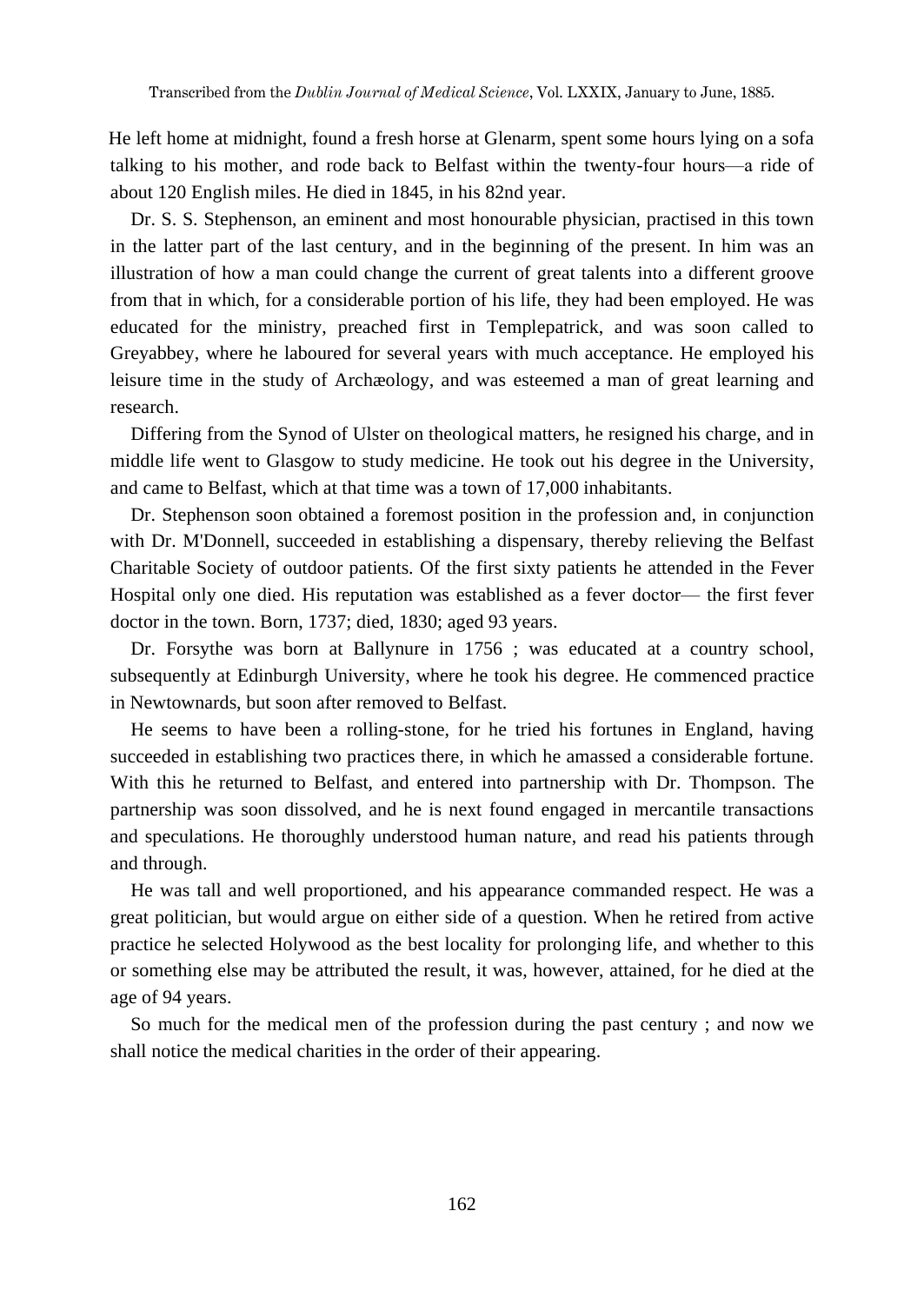*The Belfast Charitable Society* originated in an effort made in 1752 " to grant support to vast numbers of real objects of charity, for the employment of idle beggars, and for the reception of infirm and diseased poor." The first money for the purpose was raised by a lottery in 1753, and amounted to £1,736 2s. 4d. ; in 1767 another lottery produced £1,462 14s. 11d., and from other sources the amount was made up to £7,592. In 1768 the Poorhouse scheme was assuming a substantial form when Lord Donegall granted the present site, about 8 acres, at a rent of some £8 a year. Subsequent grants of lands were obtained, making in all about 19 acres, for which a sum of £12 a year is paid. Much of this land is let for building ground, and is producing a large income.

The Society is also in receipt of £800 a year from the Water Commissioners ; the right of supplying the town with water, having been also a grant, was held by the charity, and sold for the sum named. About a century ago all beggars were relieved by the Society; and a curious custom prevailed of granting licences to deserving poor persons to beg for a limited time. Poor beggars without such licence were punished, and men were employed to bring up such beggars as were found without a licence. Some curious entries are on the books.

One Dudley, a bang beggar, gets 1s. 1d. for bringing up a beggar ; and in 1775 a notice appears offering 5s. 5d. for every beggar brought up after next Saturday. Balls were held monthly in the house for the benefit of the charity ; tickets, 3s. 3d. Volunteers were exercised in the grounds ; and a proposal was made to charge 2d. each to the inhabitants tor liberty to wander through this delightful retreat, and relax themselves. By these means £250 per annum was added to the funds. The present income is about £3,000 per annum, and the number of inmates about 160.

For many years children were taken in and cared for, but as it was considered that the original object of the charity was to provide for old infirm, poor, but respectable inmates, the children's department was closed, and the whole house set apart for old residents of the town.

In this house cotton-spinning was first introduced in the North of Ireland; and here, also, vaccination was first practised by Dr. Haliday in 1800. Dr. Drennan had, however, tried inoculation in 1782. In the early days wards were set apart for lunatics; there were also a lock ward and a reformatory in connexion with the building.

*Belfast Dispensary.*—Previous to 1792 the Charitable Society was the only agency for poor relief and the treatment of disease, but the stringent regulations of the Society and the growing wants of the town led the benevolent public and the medical men to form another and a more general charity, which was called the General Dispensary. Dr. M'Donnell, who seems to have been the leading spirit of his age, entered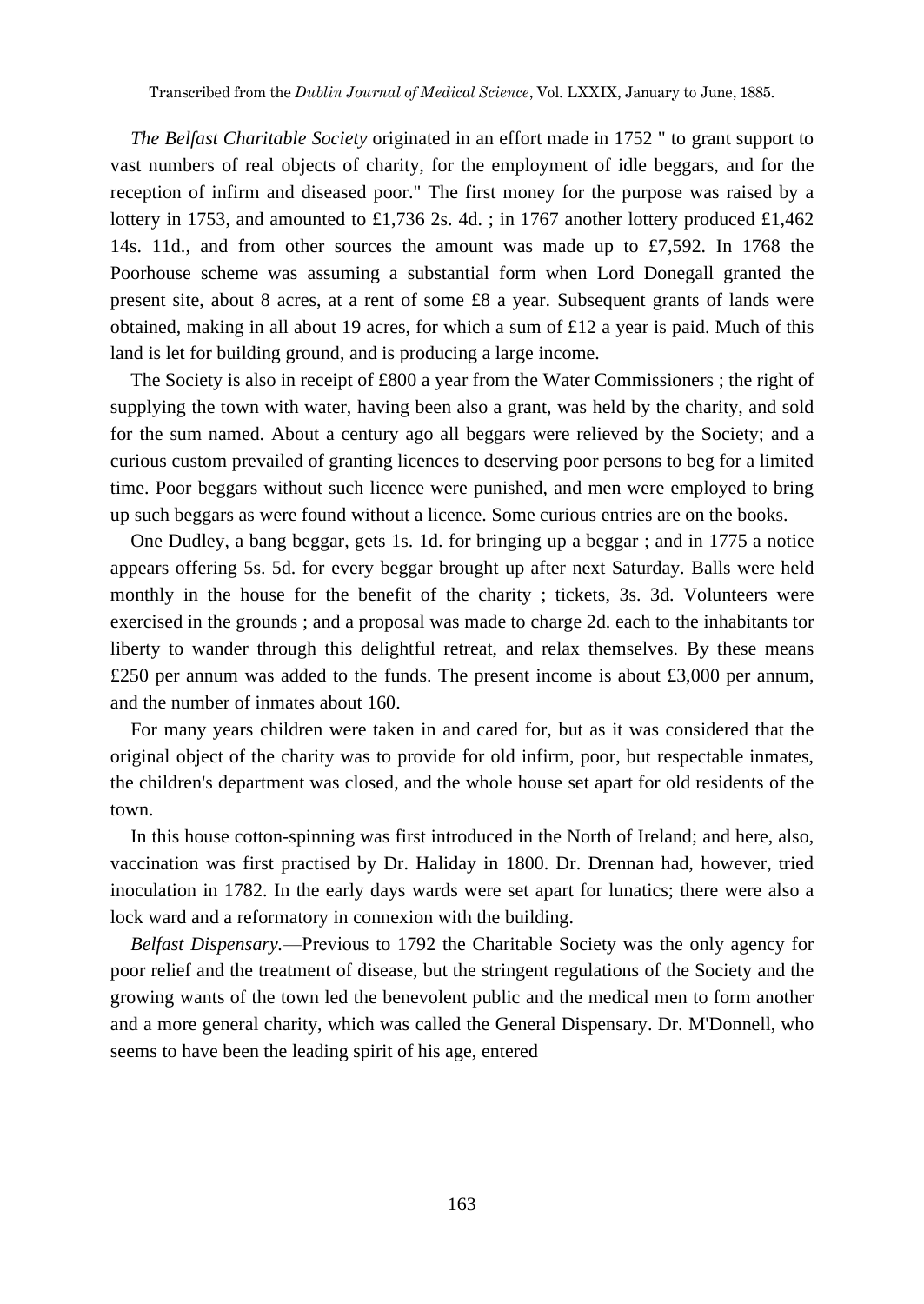upon this scheme with all his zeal, and carried it on to vigorous maturity.

The medical staff consisted of:—Consulting Physicians, Dr. Haliday and Dr. Mattear; Attending Physicians, Dr. M'Donnell and Dr. White; Attending Surgeons, Mr. Fuller and Mr. M'Clelland. They had also an apothecary; and a house was rented in West-street, Smithfield.

*Lying-in Hospital.*—This charity seems to have been an outcome of the dispensary. It was established 1794, and first commenced in a modest way by renting No. 25, Donegall-street, at 12 guineas a year. The object of the charity was the relief of poor married women in their confinement. Three years after its origin a new branch was added, and for some years about twenty orphan girls were educated by means of funds saved from the working of the charity. This branch was abandoned, however, for another—namely, to attend women at their own homes, and for a time this practice was carried out. In 1830 the present building was erected on ground obtained from the Charitable Society; cost, £1,200. The medical practitioners of the town have at all times given their services here, as elsewhere, without fee or reward ; and medical students have been admitted for many years—their fee going to the funds of the charity.

*Fever Hospital.*—In the Calendar of 1797, April 27th, stands this entry:—" The first hospital in Ireland for fever opened with six beds in Factory-row, Belfast."

The origin of the hospital was brought about by a variety of circumstances. The year was ushered in by a number of arrests for high treason ; the country was in a most disturbed state; the French had landed in Bantry Bay; fever was appearing in many parts of the country; owing to political excitement, the collections for the dispensary dwindled; meetings were held which were poorly attended; but ultimately a house was taken in Factory-row, at £20 a-year, six bedsteads were ordered, and a nurse appointed.

On the 4th May, 1797, Dr. Stephenson and Dr. M'Donnell, as physicians, entered upon the medical duties of what turned out to be the small beginning of the present Royal Hospital.

During the remainder of that year the first sixty patients were treated, of whom only one died. An arrangement was entered into with the Charitable Society, by which fever patients were admitted from the latter charity, they on their part providing medicines, &c. At the end of about two years the charity seems to have fallen into disuse, for in 1799 it was revived, and a new house was taken in West-street, Smith-field, and a resolution come to that in future the committee should be summoned only on Sundays, at two o'clock, in order to secure a good attendance.

In March, 1800, Mr. Fuller, one of the original surgeons, died, and a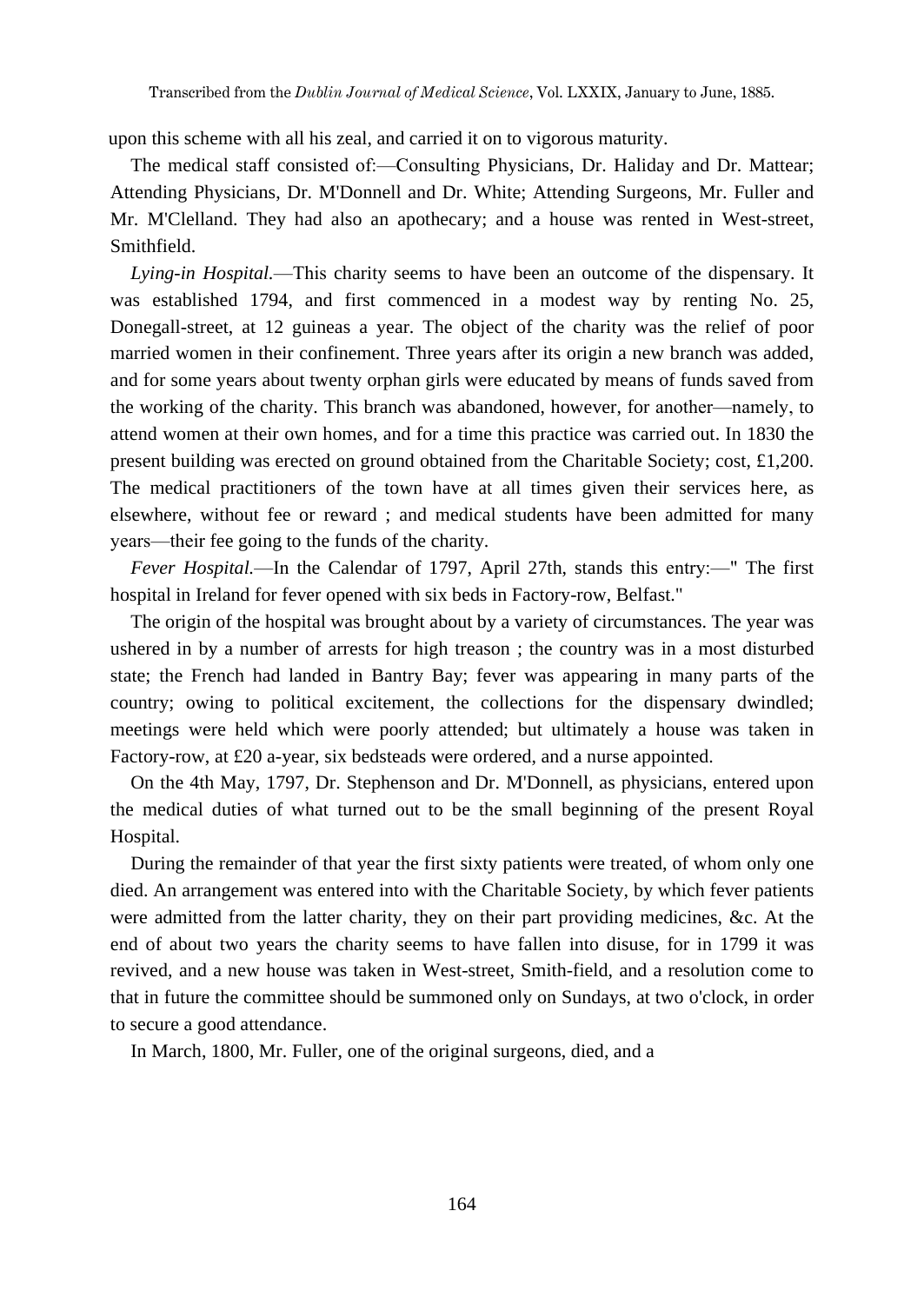ballot was taken to decide which of three surgeons applying should be elected. Mr. M'Cluney was chosen. During the early years of the century frequent appeals were made to the public for funds, and various means were resorted to in order to keep the charity out of debt. Sunday sermons were commenced. The Second Presbyterian Congregation raised in 1806 £137.

From 1808 the Grand Jury of County Antrim presented sums equal to that raised by private subscription, and from 1817 an Act of Parliament enabled them to grant up to £500 per annum to fever hospitals. In 1817 the hospital was removed to its present site in Frederick-street, when the number of its medical staff was increased to four physicians and four surgeons.

*The Belfast Medical Society.*—In 1806 there were nineteen physicians and surgeons practising in Belfast, which had then a population of 22,000, and in that year was formed the first medical association under the above designation. The annual subscription was fixed at a guinea. A committee of six was appointed to manage the business, purchase books, &c. As this was the parent of the present Society, the names of the office-bearers may be mentioned :—S. S. Thompson, M.D., President; William Halliday, M.D.; William Drennan, M.D.; Robert Magee, M.D.; Robert M'Cluney, Surgeon; Andrew Marshall, Surgeon, Secretary and Treasurer. The Society continued up till 1814, having for its Presidents Drs. Halliday, Thompson, Drennan, and M'Cluney. For some years subsequent to 1814 the affairs of the Society were neglected, but, owing to the exertions of Dr. R. Stephenson, the Society was revived in 1822, and from that date we have a complete list of its membership. The leading names in connexion with the revived Society were Dr. Forcade, Dr. M'Donnell, and Dr. Halliday, with Mr. Moore, R.N., Mr. Bryson, and Mr. M'Cleery. With the experience of the past as to the liability of such a Society to lapse from lack of interest, it was proposed in 1825 to add a rule, which is still in force, and which has been, perhaps, one of the main factors in the success of the Society, and that was, that after twenty years' uninterrupted payment of subscriptions the member should be exempted for life from annual contributions.

One of the first objects the Society had in view was to procure new and expensive medical books, the purchase of which was usually beyond the reach of the majority of the profession.

Topics of local and general medical interest were introduced and discussed, such as the Medical Reform question of 1841, and the Medical Benevolent Fund Society of 1843, and, again, the Medical Reform Bill of Sir James Graham in 1845.

Medico-ethical points were also taken up and discussed, and on the question of the Irish Medical Charities the Society had a good deal to say. For twenty-two years the Society had been proceeding on the lines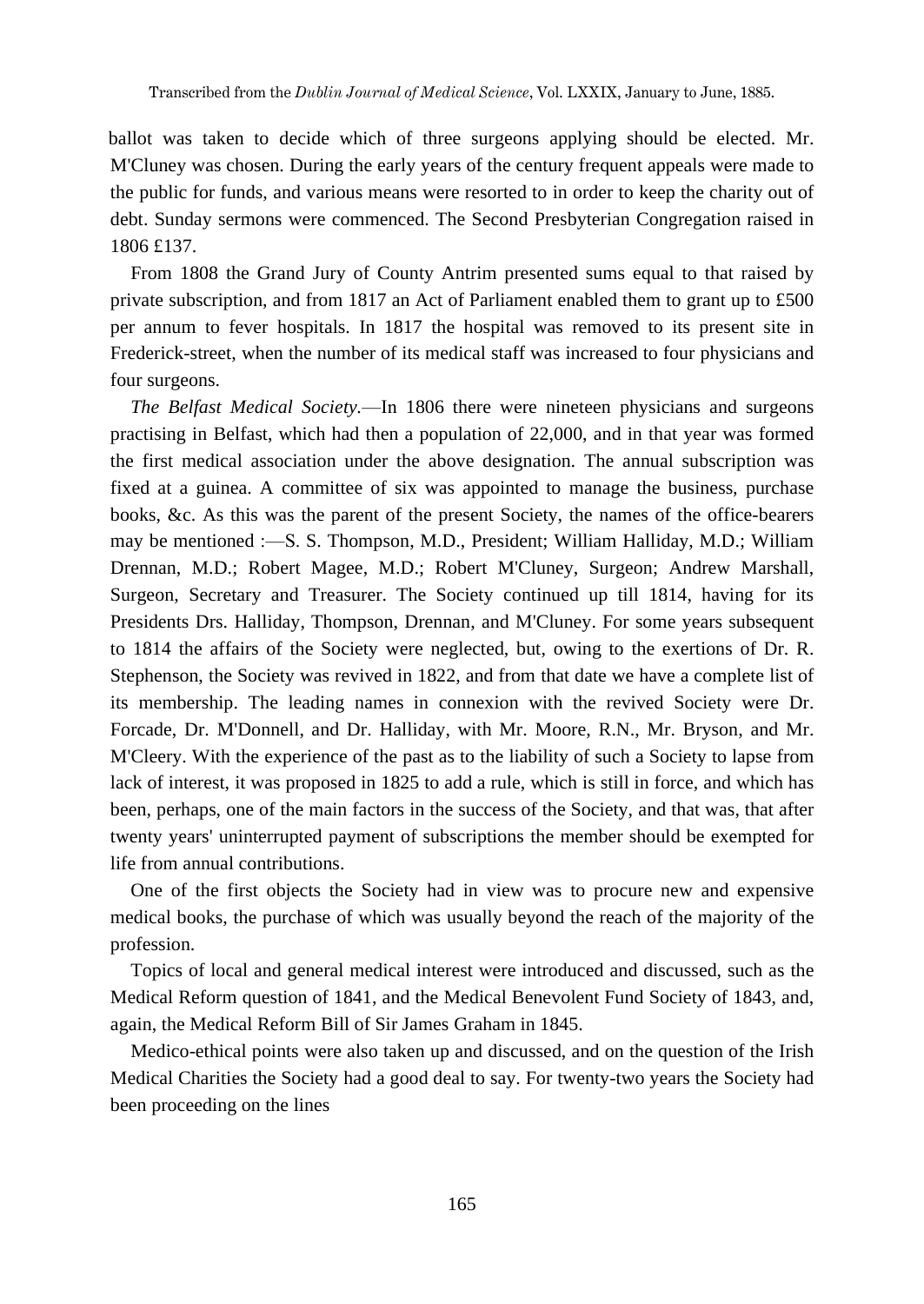indicated, and only in 1844 were papers read on medical subjects, and medical and surgical cases introduced.

In 1845 the practice was sanctioned of introducing pathological specimens at the meetings, and afterwards preserving them in a museum under the direction of the Society.

A curious custom prevailed during the early years of the Society of electing as chairman the fifth member who entered the meeting. In 1844 a library committee was elected, and in 1850 the office-bearers were increased to the present number—viz., President, two Vice-Presidents, six members of Council, with a Secretary and Treasurer.

From 1850 the Presidents of the Society were the following:—Dr. Stephenson (three years in succession), Dr. M'Gee, Dr. Thomas Reade, Dr. Murney, Dr. Gordon, Dr. Stewart, Dr. Browne, Dr. Pirrie, Dr. Patterson, Dr. Cuming, and Dr. W. MacCormac.

The present rules of the Society are based on those of 1822, and the code of medical ethics published with the " Transactions " in 1879 is nearly the same as those drawn up by the fathers of the profession.

*Medical Protection Society.*—For some years, between 1850 and 1860, a Medical Protection Society existed, having for its President Dr. M'Gee, J.P., and Dr. S. Browne, R.N., Secretary. The object of the Society is clearly indicated by its title.

*Belfast Clinical and Pathological Society.*—Although I have been unable to lay my hands on the minute-book of the Clinical and Pathological Society, I have been able to collect the following facts from the printed reports of the Society's Transactions, and also from some of the original members who are still in our midst.

The Society was originated on the 2nd of September, 1853, with 49 members. During the following year 47 new members joined the Society, and in 1856 I find 109 members on the books, about half the number being from the country towns. The meetings were held every Saturday, at 3 o'clock, at the General Hospital. One of the main objects of the Society was the formation of a museum, and during the first session thirty-four donations were received.

I am enabled, from these old records, to lay before you a catalogue of the museum, with the names of the donors. The originator of the Society was Dr. Malcolm, who was also the largest donor, and one of the most liberal contributors to the ordinary work of the Society. Dr. T. II. Purdon was the first President, Dr. Halliday, Treasurer, and Drs. A. G. Malcolm and G. F. Wales, General Secretaries. The second President was Professor Ferguson, and in subsequent years the chair was filled by Dr. Cuming, Dr. Malcolm, Dr. Samuel Brown, R.N., Dr. Reid, Dr. Gordon, and Dr. James Moore.

This Society continued its operations till 1862, when its amalgamation with the Belfast Medical Society resulted in the Ulster Medical Society.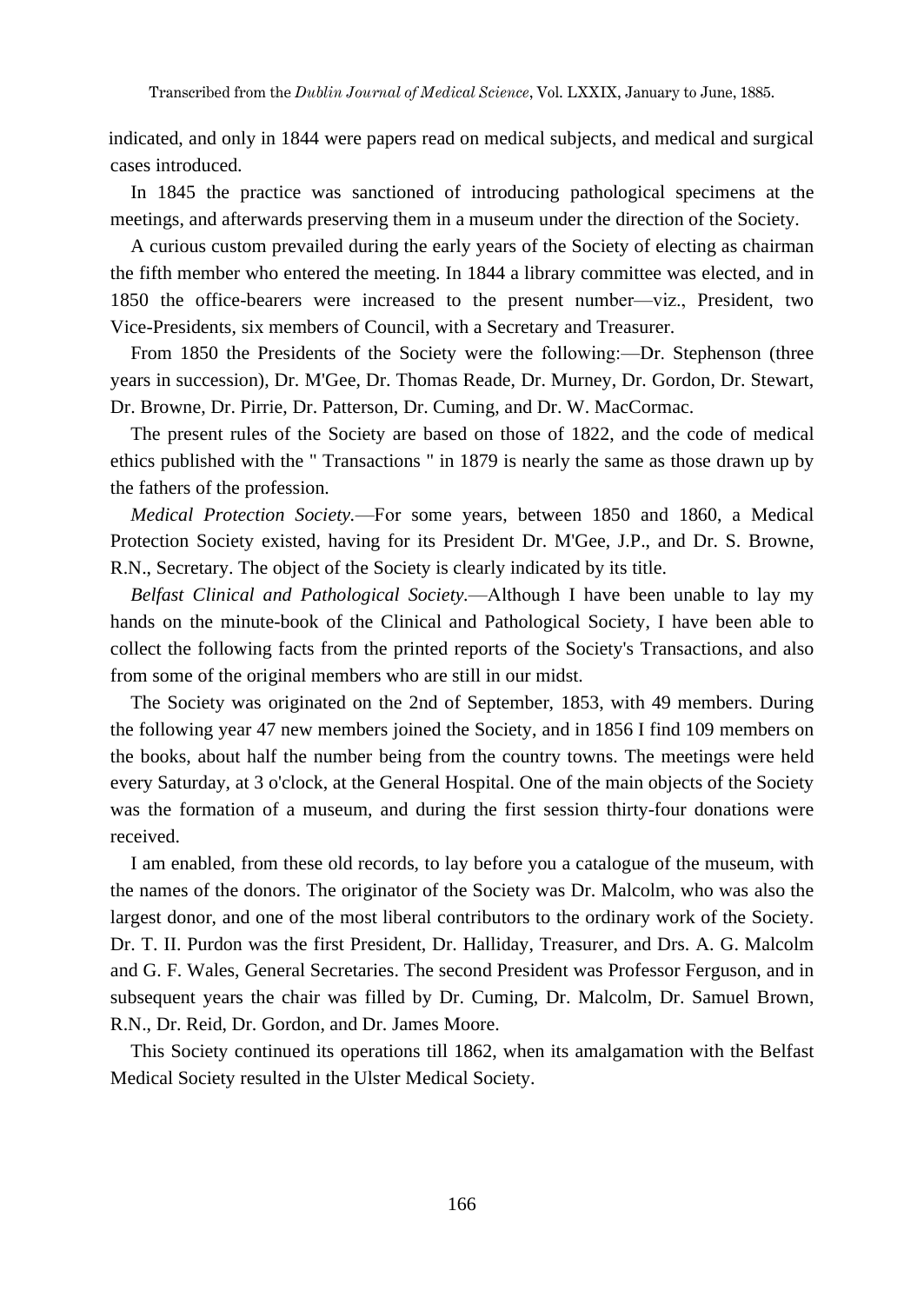*Dr. Malcolm.—*Andrew George Malcolm, M.D., was born in Newry in 1818. His father was the Rev. Dr. Malcolm, the Presbyterian Minister of Dunmurray, and subsequently of Newry, where he died. After his demise the family removed to Belfast, and at the Royal Academical Institution Dr. Malcolm received his education. He graduated in Edinburgh in 1842, where he took a gold medal for an able treatise on " Fever." He commenced practice in this town, and soon became connected with the General Hospital. I may add that the qualification for becoming connected with the General Hospital in those days was a gratuitous attendance on the poor for two years.

He was a constant contributor to the various medical periodicals, but his *opus magnum* was the history of the Medical Institutions of Belfast, which is a work evincing great research. It is compiled in a most systematic manner. It was written for a *fete* which took place on the Queen's Island, and with the object of giving a more general interest in the institutions of the town, especially the hospital.

Dr. Malcolm was President of the Belfast Working Class Association, which had for its object " the advancement of such measures as may conduce to the physical, intellectual, and moral improvement of the working classes." For this Society he wrote, and on its behalf delivered public lectures

He was the founder of the Clinical and Pathological Society, and was its President at the time of his death. His last public appearance was at a conversazione of this Society in the Corn Exchange, at which most of the principal residents of the town were present. His herculean labours in connexion with the Society are recorded in the " Transactions," and his contributions to the museum are to be seen in our Pathological Rooms, most of the prepared specimens and the photographs being his gifts. In the year of his death the Society numbered over 100 members. In August, 1856, he was in delicate health and went for a change to Dublin, where he terminated a short, brilliant, and promising career at the early age of thirty-eight years.

Dr. J. S. Drennan, who was a fellow-worker, and who still remains as one of our Life Members, wrote of him :—

> " In mid course of a sublime career An active votary of virtue falls. Such Malcolm was—he scorned the level way, And followed duty up her heavenward hill ; Steadily working while it yet was day, The sudden night fell on him working still."

*Dr. J. M. Sanders*.—I am enabled, through the kindness of Professor Dill, to present the Society with a portrait of a young and popular physician who practised during the beginning of the present century. It was said at the time of his death, that perhaps never before, in the short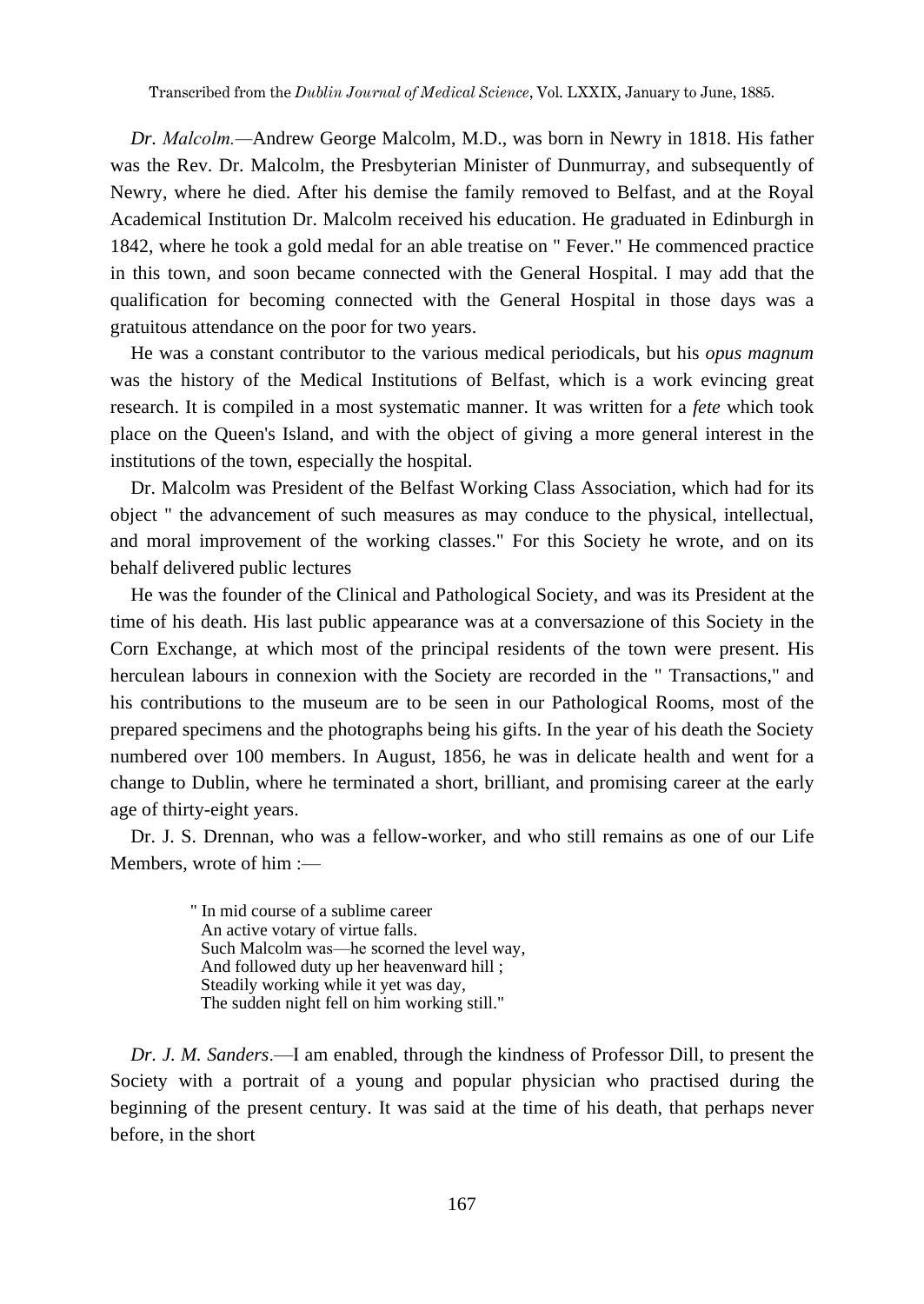space of eleven years, had any professional man attained so high a place in the public confidence and esteem.

Born on April 24th, 1814, before he was four years of age he had lost both his parents, when a paternal uncle and aunt adopted him, and became responsible for his education and training. He was first at school in Glasgow, but at twelve years of age removed with his relatives to Belfast, and became a pupil in the Royal Academical Institution, where he continued till 1830. Having made choice of medicine as a profession, he studied in Dublin, Glasgow, and Edinburgh. He graduated in the University of the latter place in 1835, and at once commenced to practise in Belfast.

Dr. Sanders had a delicate constitution and a sanguine temperament. These factors, added to hard work in an increasing practice, told upon his frame, and in 1846, at the early age of thirty-two, while in the bloom of youth and with all the aspirations of rising fame, he was removed by death from the midst of a large circle of admiring friends. He had been elected Surgeon to the General Hospital, where he distinguished himself as a brilliant operator.

His funeral sermon was preached by the Rev. Dr. Morgan, from the text—" The beloved physician."

Dr. S. S. Thompson was one of the best known and most prominent members of the medical profession in Belfast for a quarter of a century. He was the son of an eminent physician in Coleraine; and, after taking his degree, Dr. Thompson commenced to practise in Magherafelt, but soon moved to Belfast, where he became connected with the General Hospital. Here he continued his services for twenty-five years. He was also Physician to the Lunatic Asylum for some time before his death. Few men were ever more truly loved and honoured by his fellow-townsmen than Dr. Thompson. By the members of his own profession he was idolised for the possession, in an eminent degree, of all those qualities which can attract and attach. In all public matters he was a prominent leader, and he was also a warm supporter of every public charity. As a platform speaker Dr. Thompson was always acceptable and graceful. In private society he was the delight of his friends, as he was a musician of a very high order of talent. He died of bronchitis, at his residence, Castle-street, on April 29, 1849, in his 72nd year. A bust of Dr. Thompson adorns the Pathological Rooms of this Society.

*Medical Education in Belfast.*—Previous to the establishment of the Royal Academical Institution in 1814, and the opening of the General Hospital to medical students in 1827, medical students from the North of Ireland obtained their qualifications in either Dublin, Glasgow, or Edinburgh.

For some years before the Queen's College was opened medical subjects were taught in connexion with the R. A. Institution, the teachers in the